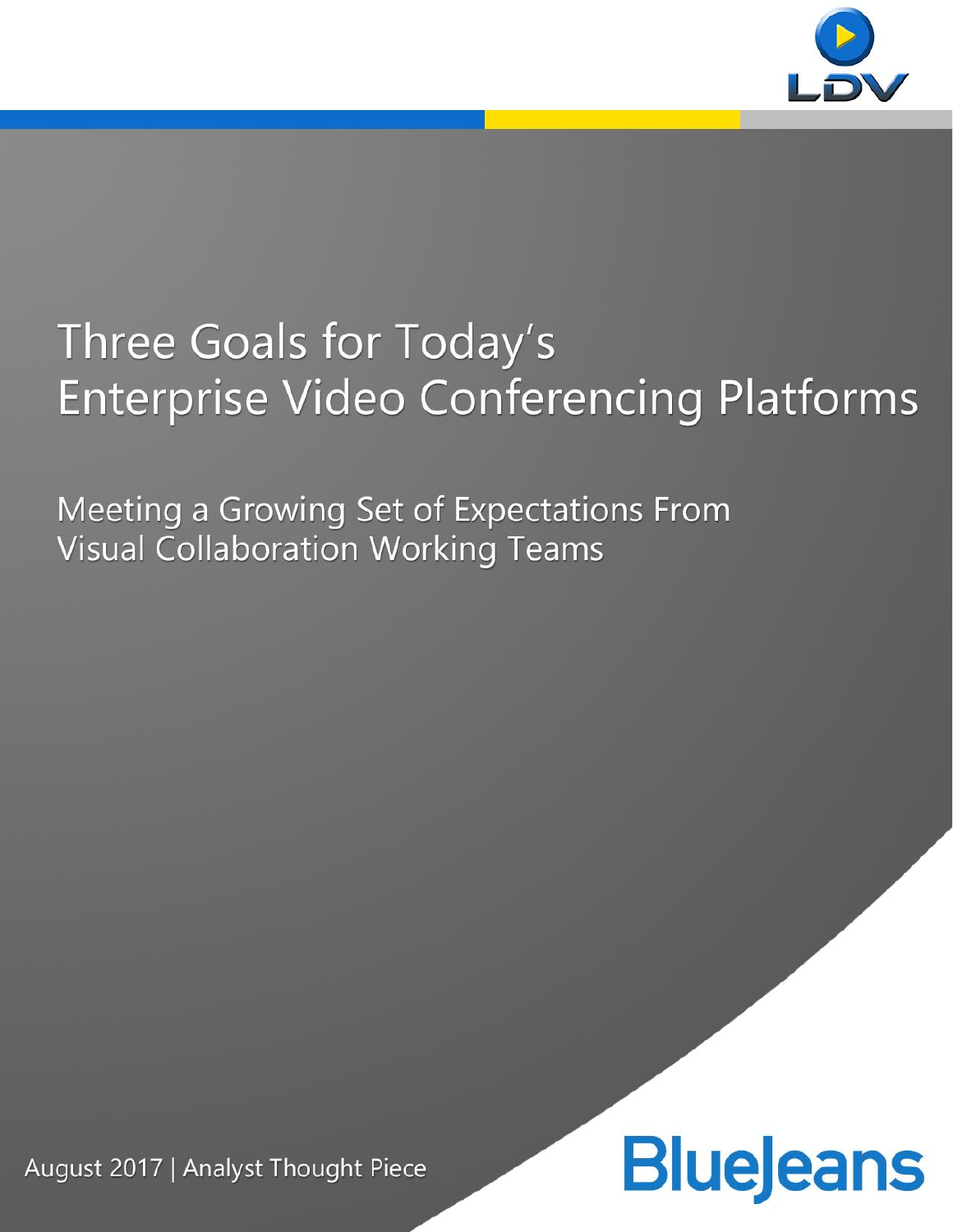### **Table of Contents**

| Introduction                                           | 2              |
|--------------------------------------------------------|----------------|
| <b>Goal 1: User Satisfaction and Smarter Workflows</b> | 3              |
| Goal 2: Maximize Investment on Existing Deployments    | 4              |
| Goal 3: Measure and Manage Users to Prove ROI          | 5              |
| <b>Report Sponsor: BlueJeans Network</b>               | 5              |
| Conclusion                                             | 6              |
| About the Author                                       | $\overline{7}$ |
| About Let's Do Video                                   | $\overline{7}$ |
| <b>About BlueJeans Network</b>                         | $\overline{7}$ |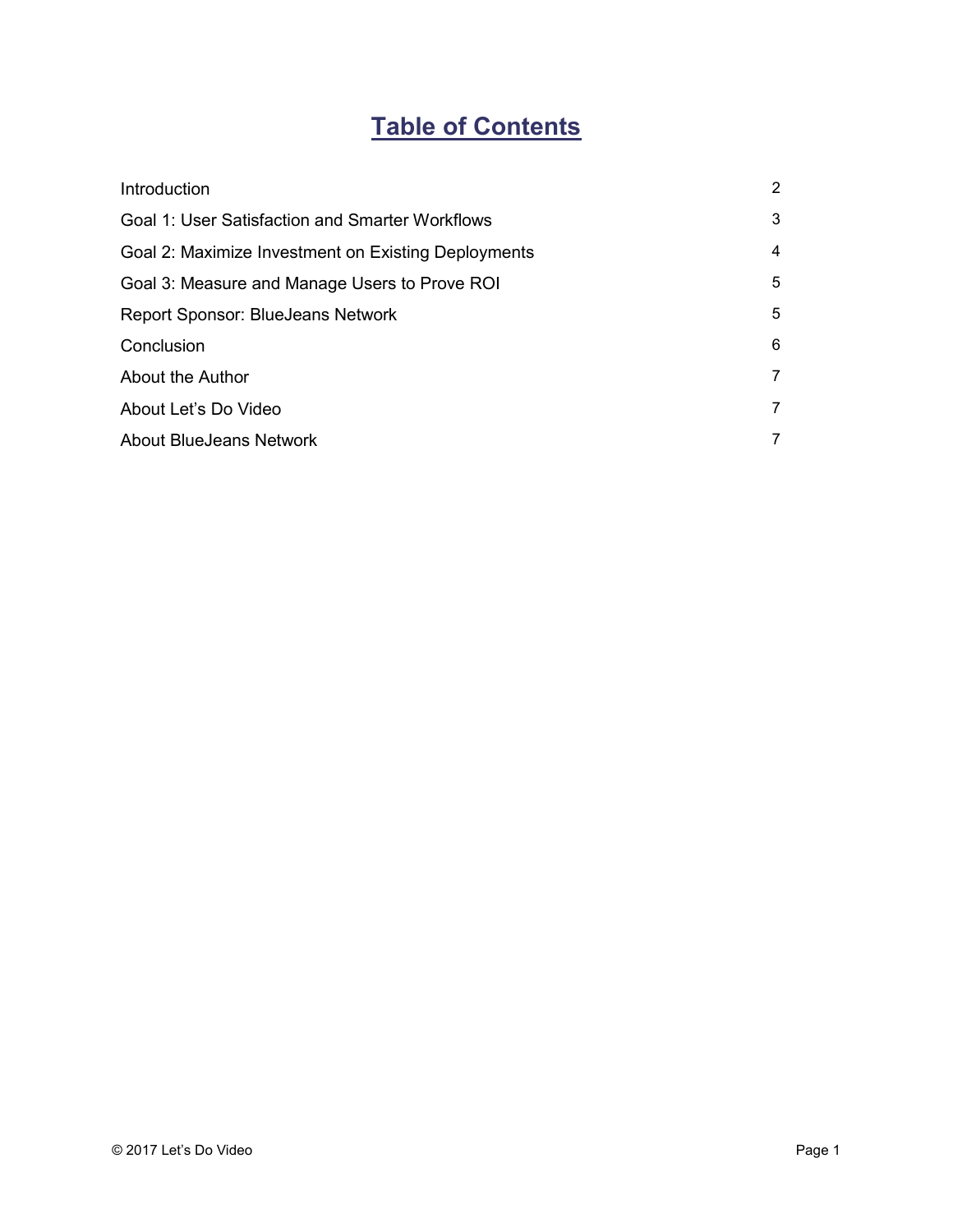#### **Introduction**

Business video technology has changed dramatically in the last decade. Today's software video services have become more reliable, flexible, affordable, and support a much higher quality experience than the hardware options of the past. As a result, users' expectations and goals have shifted as well. Based on countless conversations with end users and IT leaders I have learned that they are no longer satisfied if their video equipment merely works, they expect it to help them meet the following three goals.

- 1. Increase user satisfaction and allow for "smarter" workflows
- 2. Maximize investment on existing collaboration deployments (the productivity tools, equipment, and services you've already purchased and integrated).
- 3. Measure and manage the use of collaboration equipment and services to prove ROI

While these goals have always been attractive for working teams, the solutions of the past were too complicated, expensive, and inflexible to meet these goals. The unfortunate result is that it was extremely difficult for organizations to realize the full value of their collaboration investments. Many deployments failed to achieve the necessary adoption, with equipment simply gathering dust. However, we saw the inherent value in video and other visual collaboration tools and did our best to create productive environments and achieve ROI.

Over the years, many organizations just like yours have spent tens, if not hundreds of thousands of dollars on various video conferencing hardware and collaboration tools to meet different needs across the business. The intention was to use these systems to increase collaboration and productivity - but things haven't turned out as planned due to the limitations of the earlier generation of collaboration solutions. Instead, we often found ourselves having to explain the following unsatisfactory results.

- Video equipment sits underutilized, collecting dust because it's too complicated and incompatible with other devices.
- Your IT/AV team is unhappy because supporting multi-vendor deployments is cumbersome and has resulted in increased trouble tickets
- End users are frustrated by the inability to use video collaboration on multiple devices (room systems, laptop, phone, iOS, Windows) - and provide the same experience.
- End users' workflows are slowed down by the failure of their video meeting platform to integrate seamlessly with the collaboration tools they use to get their work done (calendaring, messaging).

The good news is that times have changed. We have a new generation of video meeting platforms that have overcome the limitations of the past. These new solutions are significantly easier both for users to work with, and for AV/IT teams to deploy and support. They also provide much higher levels of interoperability to leverage existing collaboration tools. Just as importantly, they may include management and analytic capabilities to help teams better understand their usage and adjust deployments to maximize ROI.

With this in mind, let's take a closer look at the three essential elements of a modern business video meeting platform, and see how these goals are finally achievable.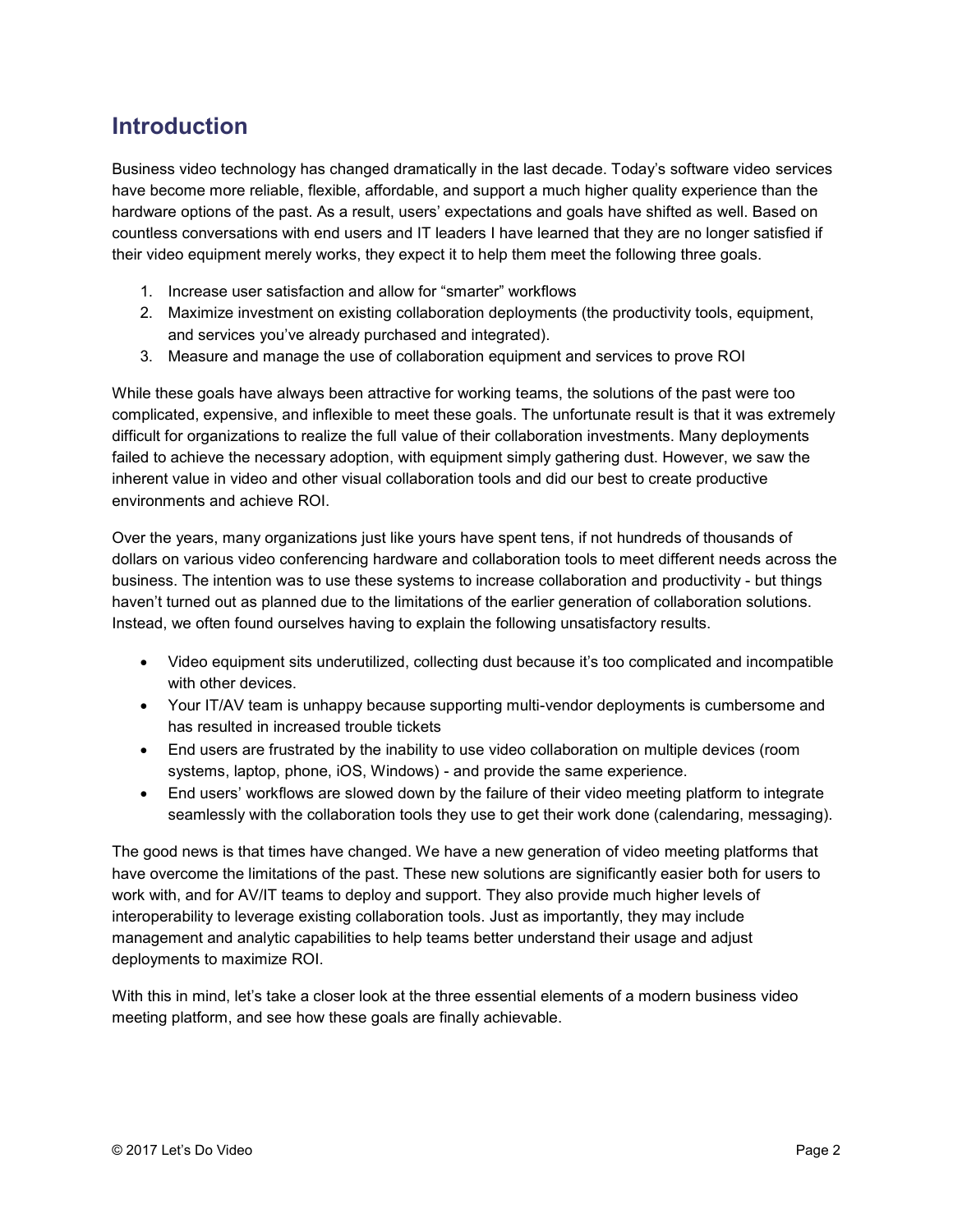#### **Goal 1: User Satisfaction and Smarter Workflows**

In the past, the tools would come first, and the workflow would follow. This often led to adoption problems and failure to achieve ROI. It only makes sense, as you can't ask people to change their workflow without disrupting that workflow. For example, when business video was only available in limited locations (high profile meeting rooms), it only achieved a certain level of adoption. This was because it required a change to the way we work by asking us to go to meeting rooms to every time we wanted to connect. Now that video is available wherever people work, it is seeing unprecedented growth.

The new flexibility of today's video meeting platforms means we can change the "tools first" dynamic that has stifled adoption for so many years. Now we (analysts, consultants, service providers, and internal IT groups who are focused on supporting working teams) can design collaboration environments around our team's preferred workflows. Rather than asking our teams to change their workflows in order to use the tools, we are integrating the tools in a way that simply enhances and adds efficiency to the way they are already working.



This is no trivial thing. Productivity methodologies have become an essential, and ubiquitous, element of today's working teams. For example, many teams have adopted an "agile" workstyle. While there are many implementations of agile, they all require strict adherence to the process for maximum results. If a new collaboration tool, or the design of a collaboration environment, requires a team to deviate from their agile process, it is counterproductive. Any ROI gained from use of the new collaboration tools can be diminished, or even completely negated, by the disruption to the agile process.

In addition to having the flexibility to match today's business workflows, our collaboration tools and video meeting platforms require a higher level of usability than in the past. We used to simply require that the tools were usable. If our teams could be trained to use a solution without requiring IT handholding, that was acceptable. Today our users' expectations are much higher due to the availability of consumer collaboration tools. This new generation of solutions are not just usable, but intuitive and even fun to use.



One obvious example of this evolution can be found by looking at how we create video meetings. In the past, we would have to use remote controls, and confusing user interfaces, to enter IP address and select call speeds as well as other call parameters. Not surprisingly, many organizations relied on their IT teams to launch and manage calls for their users. Even less surprisingly, this stifled the use and adoption of business video for many years. Today's video meeting platforms allow users to join with a single click. This, and many other usability

improvements, don't simply allow users to make calls without IT help. They increase user satisfaction.

Now we have the option of properly integrating today's generation of user friendly collaboration tools, including the video meeting platform, in a way that supports our teams' existing workflows. The result is that the tools themselves will have greater adoption, and generate higher ROI. In addition, when workers actually enjoy using a collaboration solution, you are more likely to see that solution get shared and spread throughout your working teams, resulting in effortless ROI and increased productivity.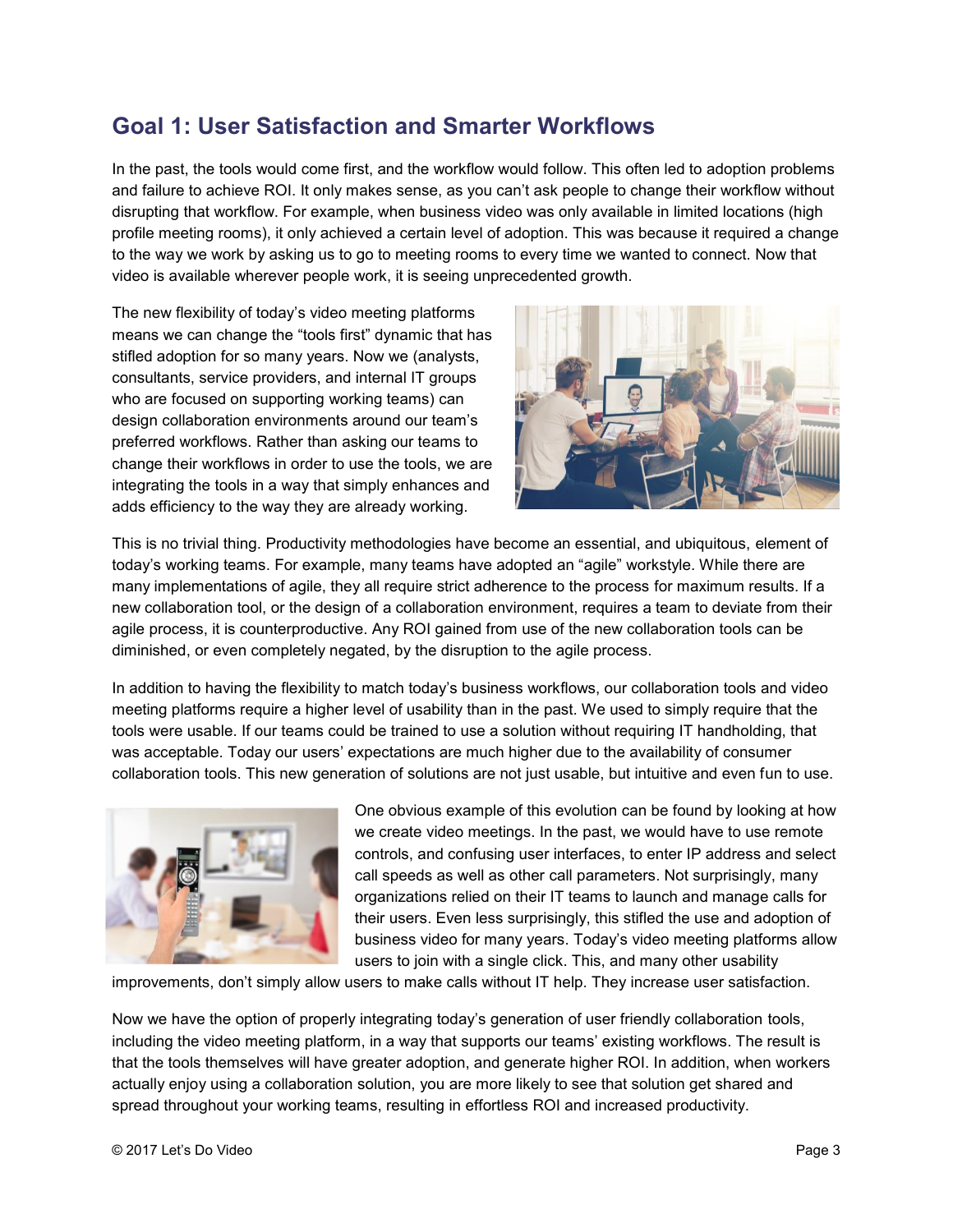#### **Goal 2: Maximize Investment on Existing Deployments**

In the past, business collaboration environments were often comprised of "island technologies". Interoperability between tools from different vendors was shaky at best, and often non-existent. This made it difficult, if not impossible, to completely customize environments to suit our workers. The problem was that we couldn't simply shop around, and select a suite of various tools from different vendors to comprise our environments. We had to choose a vendor, and get everything from that vendor. If any part of that vendor's portfolio didn't mesh well with our workflow, we would adjust the workflow. As discussed above, this approach does not yield optimal results.

Another problem with island technologies is that they could often have a short period of viability in our organizations. As new solutions become available, we would be faced with a choice of ripping and replacing our existing environment, or simply forgoing the new technologies. Ideally, we would like to add new to our environments in a way that increases the value of our existing deployments. One way to achieve this is via solutions with high levels of interoperability. This allows new purchases to work with, and perhaps even enhance, previously deployed collaboration tools.



I have witnessed this dynamic many times when consulting with end-user organizations. One common dynamic is high-quality meeting room system which is rarely used and fails to achieve ROI because it was deployed as an "island technology" and only connects to other meeting rooms. Remote team members on mobile or desktop will call in on the phone, rather than on video, due to the lack of interop between the room systems and mobile/desktop solutions. In some cases, the IT team will put a laptop in the room to allow remote users call in on a cloud video service, while the high-quality room system sits idle.

We could rip and replace these older solutions with software-based room systems. These are meeting room solutions that run cloud video software and easily connect to mobile/desktop clients. However, ripping and replacing does not reflect well on your IT decision makers. These decision makers convinced their higher-ups to approve the spend on the initial deployment. If they can't prove ROI from their decisions, their jobs could be on the line. This is where the use of a new solution with robust interoperability could not only increase your team's productivity, but can increase the ROI from your existing deployment.

What I recommend to IT teams with the problem described above is to consider the use of a cloud video solution that has strong interoperability with their legacy meeting room systems. This is a win/win for these teams as now their remote users can call in on video using a modern, user friendly, mobile/desktop app, while your workers in the meeting room enjoy a high-quality experience on the pre-existing meeting room system. Your users get the experience they are looking for, and your IT team gets the ROI on both the new and old tools that they have deployed.

Another situation where interoperability can maximize previous investments is when adding team members through new hires, acquisitions, mergers. These additions can often result in multiple redundant systems. Previously, the solution was to move everyone to the same platform, which often required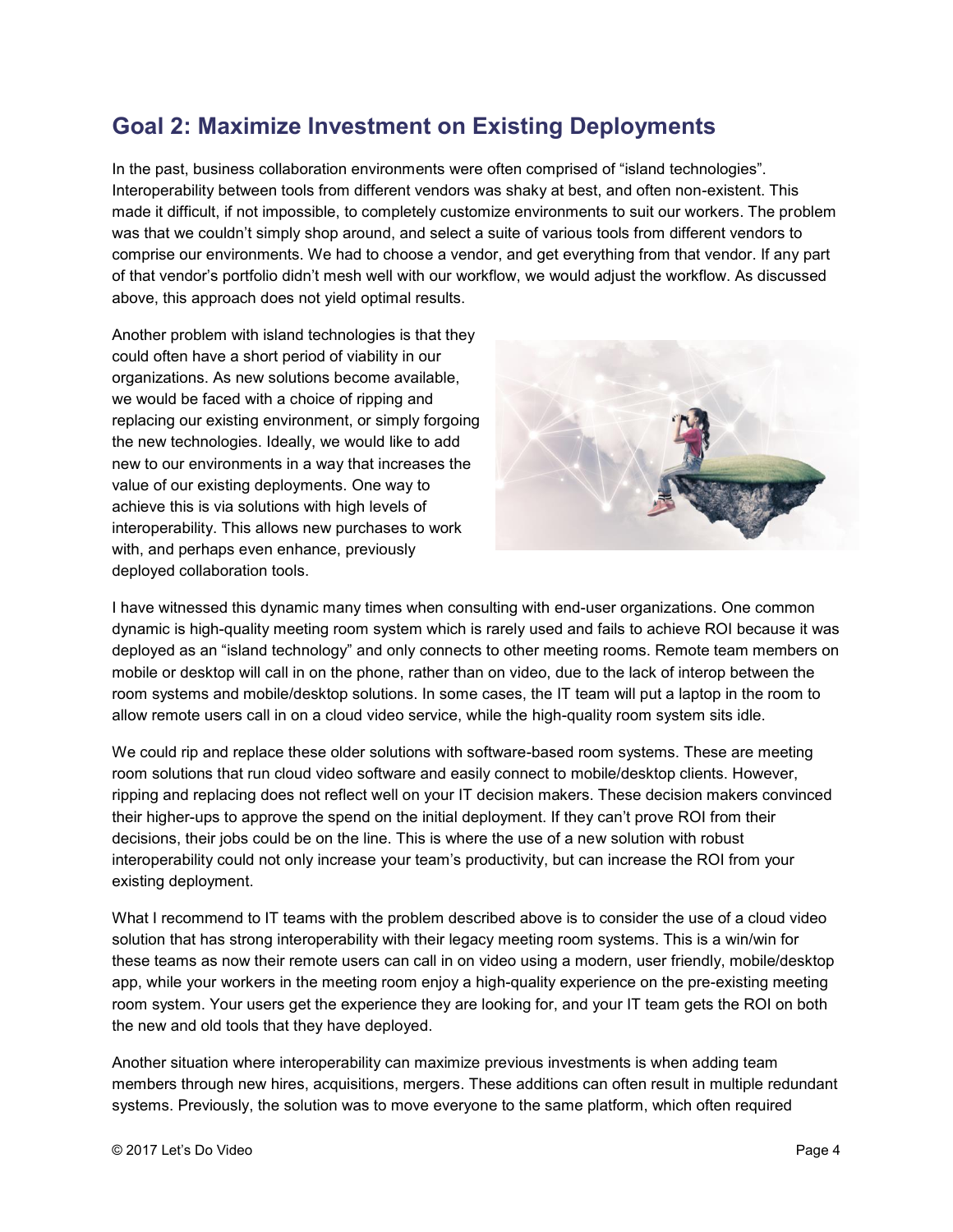abandoning existing deployments and writing off those investments. Today, the availability of interoperability allows us to connect multiple platforms, saving the cost of switching over acquired teams to a common platform.

In addition, we need to keep in mind that a rising tide lifts all boats. If your cloud interop solution is inherently adoptable and causes a rise in use of video, your pre-existing video deployment should see more use as well as more people are "turned on" to using video in the workplace. In other words, just by adding modern collaboration tools to your team's environment, you can incidentally increase usage and ROI of pre-existing deployments.

#### **Goal 3: Measure and Manage Users to Prove ROI**

To fully maximize ROI, we must understand our teams' usage with enough detail to pinpoint adoption issues and identify the causes. Unfortunately, collaboration is not a "build it and they will come" premise. In many organizations, the only office tool with guaranteed adoption is the coffee machine. With collaboration tools, you can't simply design the environment, build it, and hope for the best. These solutions must be closely monitored to ensure that your teams are enjoying an optimal experience, and achieving full adoption and ROI.



Building a collaboration environment is analogous to creating a garden. There is a lot of work in the beginning to choose the right mix of flowers and to get everything planted. However, that is only phase one. After that one must continuously monitor every aspect of the garden to ensure that each plant is getting enough water, sunlight, etc. Similarly, a collaboration environment needs constant monitoring to ensure any issues are handled with a minimum impact to your users' experience.

While the problem-solving aspect of management is crucial, it is only part of the story. Analytics can be used to optimize deployments for greater efficiencies, adoption rates, and ROI. For example, simply knowing which teams are using the tools and which are having slower adoption is valuable information. This data gives you a starting point so you can reach out to your teams to find out what is working and what is not working.

More "in-depth" data can go beyond mere usage stats and tell us not just if our teams are using the environment, but how they are using it. For example, we may learn that our teams are using their video meeting accounts for screen-share only and not using the video. This allows us to further investigate, find out why they aren't using video, and remedy the issue.

#### **Report Sponsor: BlueJeans Network**

This report's sponsor, **BlueJeans Network**, is the provider of an enterprise video meeting platform designed around ease of use, interoperability, and manageability. BlueJeans was founded in 2009 as a cloud-based video service to enable people to connect with each other any time, any place and from any device. Since that time, it has continued to develop its video meeting platform, related services, and Command Center management platform, to address the growing needs of today's working teams.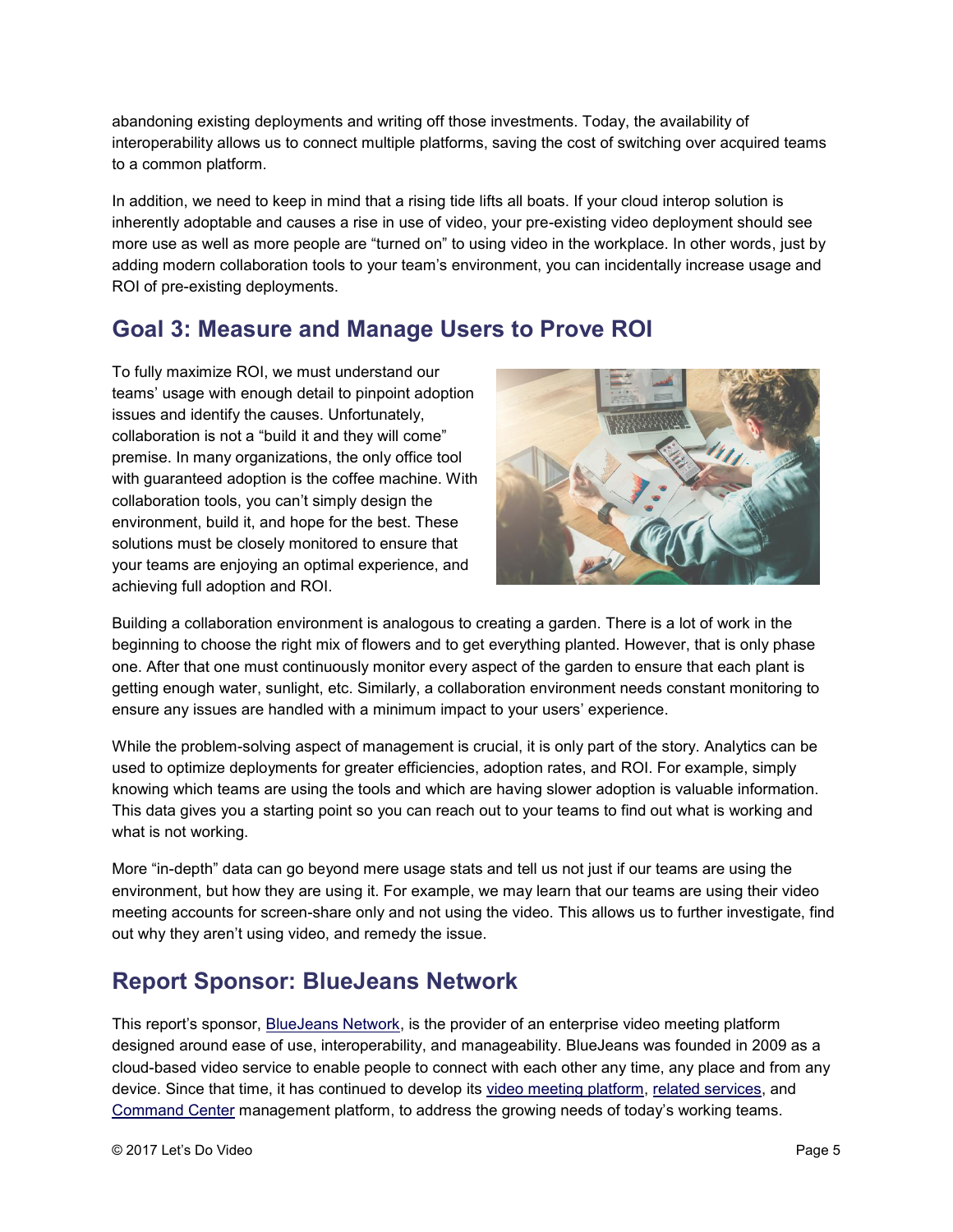#### **Conclusion**

It's truly a new era for enterprise collaboration. In the past, the limitations of video meeting platforms prevented us from setting our goals too high. The expectations were simply for the tools to function as advertised. Fortunately, today's more powerful and flexible tools allow more lofty and specific goals such as achieving higher levels of user satisfaction by better supporting our teams' workflows, maximizing investments, and proving their ROI.

Keep in mind, maximizing investment on existing deployments isn't just about ROI. Choosing new technologies that work well with what you already have minimizes the disruption to your working teams. Some people do not like change. If you completely refresh your environment every few years, it can slow things down as people are forced to adjust. It is preferable to simply add new options and functionality through the addition of services with strong interoperability.

In addition, analytics and management capabilities have a huge effect on user satisfaction and ROI. Whether you use third party analytics, or choose a tool with an inherent management suite, it should be a major goal for any collaborative organization. When I brief with end user organizations using these kinds of analytics, their IT teams are excited to share their data and discuss how it is affecting their plans. In other words, analytics don't just provide proof of ROI, they provide a roadmap for increasing ROI even further.

The business video industry has, in a way, become a victim of its own success. By delivering a new breed of high quality, easy to use, video services we have raised the expectations of our users. Similarly, the expectations of our high-level executives have increased as well. They expect higher levels of ROI, and they want proof of it. By meeting the three goals discussed above, we can address these expectations and create truly empowering productivity environments for our working teams.